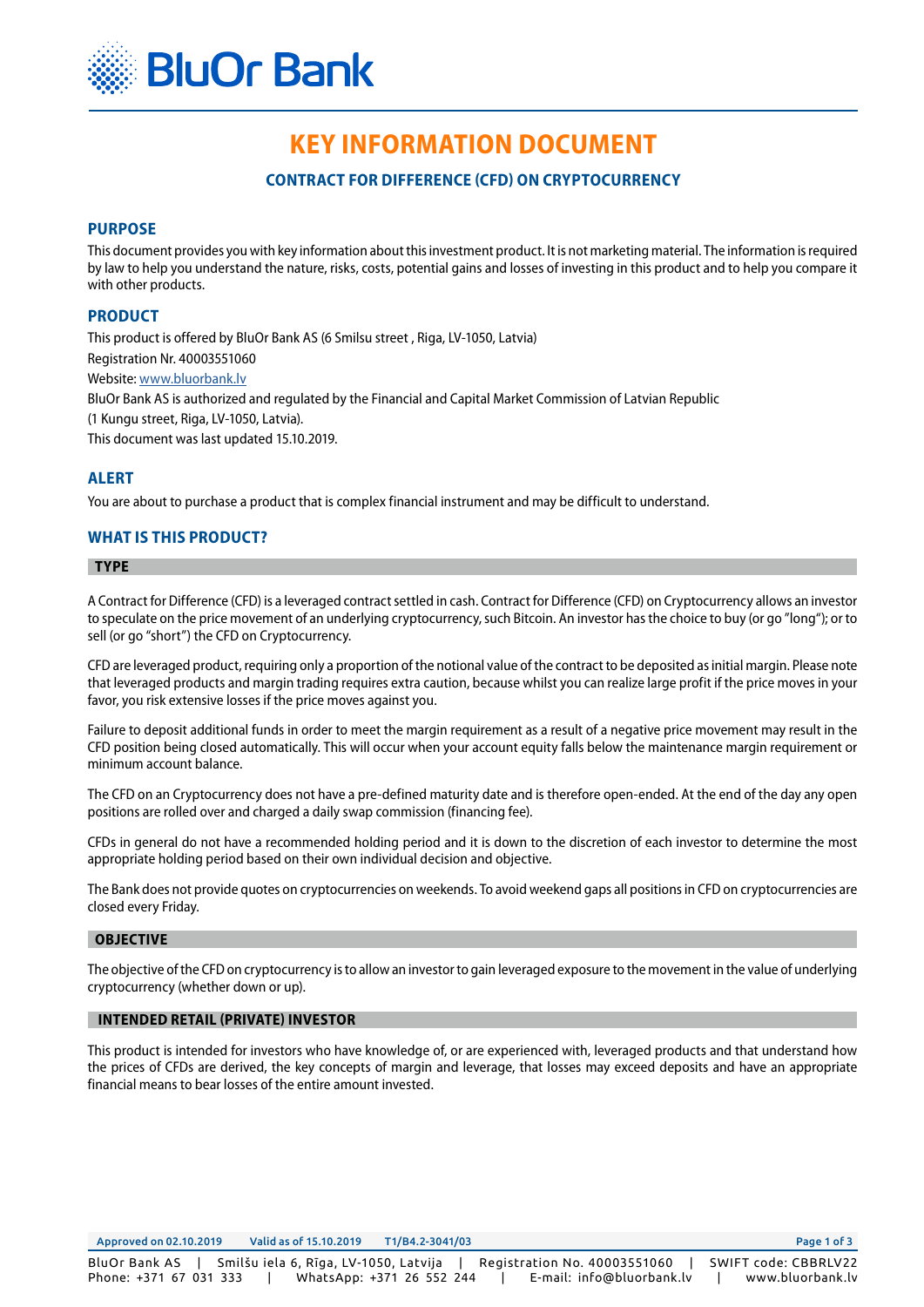

## **WHAT ARE THE RISKS AND WHAT COULD I GET IN RETURN?**





The summary risk indicator is a guide to the level of risk of this product compared to other products. It shows how likely it is that the product will lose money because of movement in the markets or because we are not able to pay you.

We have classified this product as 7 out of 7, which is the highest risk class. This rates the potential losses from future performance of the product at a very high level. This product does not include any protection from future performance, so you could lose some or all of your investments.

#### **GENERAL RISKS**

There are a number type of risk, which you should aware of before beginning of trading (included but not limited): leverage risk, margin risk, exchange risk, market risk, unregulated market risk, counterparty risk, online trading and IT risk, market disruption risk, liquidity risk.

#### **CURRENCY RISK**

It is possible to buy or sell CFD in a currency, which is different to the base currency of your account. The final return you may get depends additionally on the exchange rate between the two currencies.

#### **LEVERAGED TRADING**

Using leverage you gain larger exposure to a financial market by tying up only a relatively small amount of your capital. Trading with leverage can magnify both the profits and losses you make in relation to the investment. In some cases you have to deposit additional funds in order to meet the margin requirements as a result of a negative price movement as a result losses could exceed the initial investments.

## **SPECIFIC RISKS**

Cryptocurrencies are not recognized as a financial instrument under EU MiFID. Cryptocurrencies are traded on non-regulated decentralized digital exchange. This means that the price formation depend solely in the internal rules of the particular exchange, which may be subject to change at any point in time and without notice. Cryptocurrencies are exposed to high intra-day price volatility, which may be substantially higher compared to other financial instruments.

#### **PERFORMANCE SCENARIO**

The scenarios shown below illustrate how your investment could perform. You can compare them with the scenarios of other products. The scenarios presented are an estimate of future performance and are not an exact indicator. What you get will vary depending on how the market performs and how long you keep the product.

The table below shows the money you could get back under different scenarios, assuming that you buy 10 CFD contract on Bitcoin at 6000.00 USD and your position is closed on the same day. Commission is 0.01125% from traded amount.

Leveraged used is 1:1, i.e. 50% initial margin requirements = 30 000 USD (10\*6000\*50%) Initial capital 30000 USD

| <b>LONG PERFORMANCE</b><br><b>SCENARIO</b> | <b>CLOSING PRICE   PRICE CHANGE</b> |         | <b>PROFIT/LOSS IN USD</b>                                                            | <b>CAPITAL (CHANGE)</b> |
|--------------------------------------------|-------------------------------------|---------|--------------------------------------------------------------------------------------|-------------------------|
| FAVORABLE                                  | 6060                                | $+1\%$  | $((6060-6000.0) \times 10)$ -10*6000*0.01125%-10*6060*0.01125% =<br>586.43 PROFIT    | 30583.43<br>$(+1,94%)$  |
| <b>MODERATE</b>                            | 5970                                | $-0.5%$ | $((5970 - 6000.0) \times 10)$ -10*6000*0.01125%-10*5970*0.01125% =<br>$-313.47$ LOSS | 29686.53<br>$(-1,04%)$  |
| <b>UNFAVORABLE</b>                         | 5940                                | $-1\%$  | $((5940-6000.0) \times 10)$ -10*6000*0.01125%-10*5940*0.01125% =<br>$-613.43$ LOSS   | 29386.57<br>$(-2,04%)$  |
| <b>STRESS</b>                              | 5700                                | $-5%$   | $((5700-6000.0) \times 10)$ -10*6000*0.01125%-10*5700*0.01125% =<br>$-3013.16$ LOSS  | 26986.84<br>$(-10,04%)$ |

| Approved on 02.10.2019                                                          | Valid as of 15.10.2019 | T1/B4.2-3041/03                                           | Page 2 of 3                                                           |
|---------------------------------------------------------------------------------|------------------------|-----------------------------------------------------------|-----------------------------------------------------------------------|
| BluOr Bank AS   Smilšu iela 6, Rīga, LV-1050, Latvija<br>Phone: +371 67 031 333 |                        | Registration No. 40003551060<br>WhatsApp: +371 26 552 244 | SWIFT code: CBBRLV22<br>E-mail: info@bluorbank.lv<br>www.bluorbank.lv |